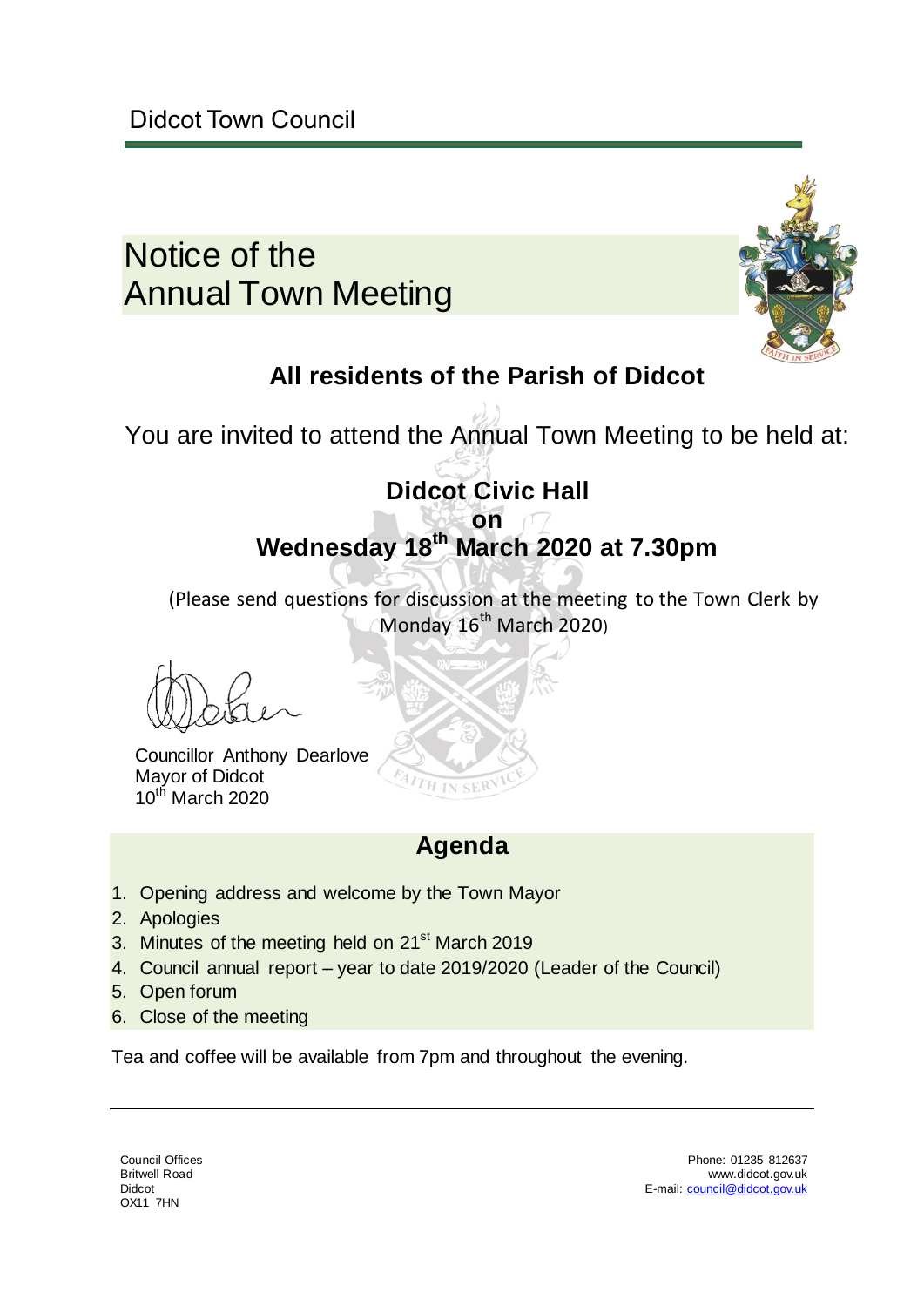# **Annual Town Meeting**

Wednesday 20<sup>th</sup> March 2019 at 7.30pm Didcot Civic Hall

## **Minutes**

Note: These minutes are subject to approval as a true and correct record at the next Annual Town Meeting.

## **PRESENT**

Councillors:

Mr B Service (Mayor) Mr S Connel (Leader) Dr S Clarke Mr B Cooper Mr N Hards Mr M Khan Mrs D Macdonald Mr R Milton-Eldridge Mr A Thompson Ms P Siggers

Officers:

Mr C Wayman (Town Clerk) Mr T Hudson (Deputy Town Clerk)

A number of electors and residents were present.

The Mayor of the Council, Councillor Mr B Service, welcomed attendees to the Annual Town Meeting.

## **1. Apologies**

Councillors Ms J Billington, Ms C Augustine, Mr A Dearlove, Mr T Harbour, Mr D Healy, Mr C Robertson and Mr B Shaw tendered apologies.

Councillors Mr T Bedford, Mr N Harris, Mr J Hart and Mr S Hewerdine did not sign the attendance register.

## **2. Minutes of the meeting held on 21st March 2018**

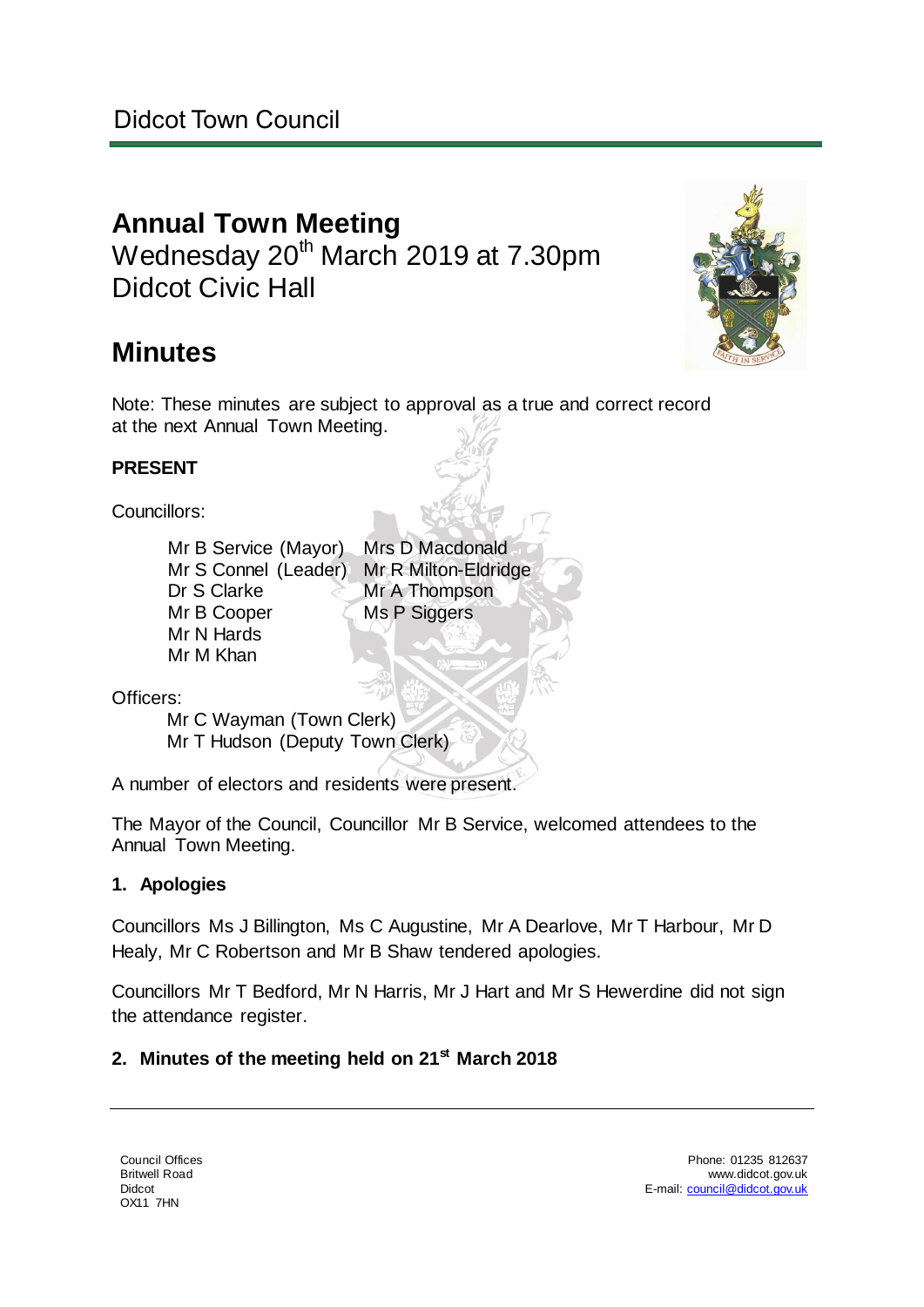The minutes of the meeting held on 21<sup>st</sup> March 2018 were agreed and signed as a true and correct record.

## **3. Mayor's Report – year to date 2018/19**

Councillor Service reflected on how much he had enjoyed his year as Mayor, and the opportunities he had had to meet people and represent the people and Town of Didcot. There were details of the highlights in the Mayor's section of the Annual Report. He drew attendees attention to the feedback form contained within the pack and encouraged them to complete it and place it in the feedback box provided.

## **4. Town Council Report – year to date 2018/2019 (Leader of the Council)**

Leader of the Council, Councillor Mr S Connell, introduced the annual report and encouraged attendees to read it.

#### **5. Open Forum – Questions**

- **Q Noted her thanks to the Environment Committee for the research it has done to improve the half bus shelter by the cinema and grateful that the Council did not to accept the quoted £10,500 to complete the work. It was understood that the two side panels planned would be interfered with by the existing cycle racks and other street furniture, which should not have been placed so close in her opinion, with cyclists having trouble getting bikes out and the shelter and any passengers, racks and benches cause obstructions to those with mobility issues trying to make their way along the pavement. This might enable a second panel to be installed, possibly at a buy-one-get-one free price?**
- **A** It was confirmed that this would be looked at.
- **Q Car parking issues in the vicinity of the station was causing concern and did the Council have plans to undertake some enforcement action?**
- **A** It was confirmed that this would be looked into and that the Council was funding an additional PCSO in the expectation that this would help with illegal parking.
- **Q Cllr Harris sought the Leader's agreement regarding the way in which the Mayor conducted his civic duties, which was a credit to the Town?**

**He also asked if the date of this meeting could be included in its Council tax demand letters to ensure all residents were aware of the date?**

**Thirdly, he commented that the report being considered was not the Council's report as it never considered the report and should be seen by the Council first.**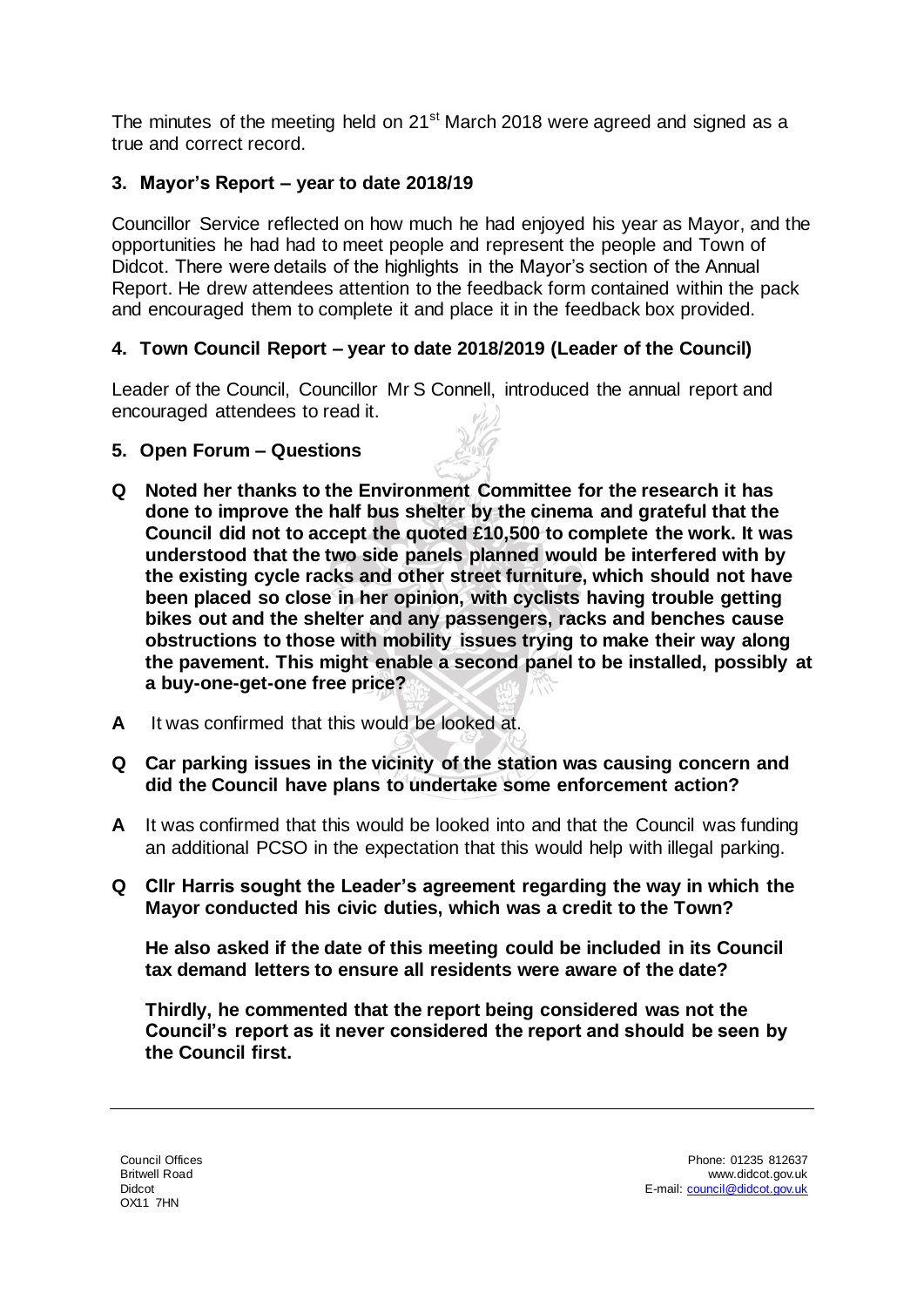**A** The Leader agreed that the Mayor had conducted himself well throughout his tenure.

The Council Tax letters would be reviewed and the costs considered.

- **Q Parking problems along Station Road was caused by the employees of Sainsbury's not wishing to pay for parking closer to their work and Sainsbury not actually owning the car park. Could the Council act as broker between Hammersons, the owner of the car park and Sainsburys to resolve this issue?**
- **A** The Council had already contacted Hammersons asking for the over-term policy to be revised, likewise regarding the maximum hours that can be parked to be increased and the no return policy revised.
- **Q Could the Railway Station increase the cycle parking on its site? Could the cost of parking at the station be reviewed, which many considered too expensive?**
- **A** A member of the Council would raise these questions internally, also being an employee of GWR.
- **Q Parking problems around Station Road had become serious, with violence being threatened to local residents approaching those parking on residential streets. Anti-social parking was also causing problems with visibility. Can the residents-only parking be enforced? Can the Police support the residents?**
- **A** The Police should be assisting. It was also considered that parking enforcement should be in the Council's hands, by taking control of civil parking enforcement. Money had been made available from the District Council to develop the business case, which, if considered strong enough would need to be considered by the Secretary of State. This was considered a frustratingly slow process.
- **Q Cllr Khan urged the Council to maintain the pressure on the Police, District and County Councils to ensure a swift resolution to this ongoing issue.**
- **A** Cllr Khan was thanked for his input.
- **Q Was the Council aware that the new car park behind Boots, north of the Broadway was under the same ownership as the larger carparking by Sainsburys and thus was subject to the same non-return policy as the larger carpark. How far had the Council got with its mission to improve carparking issues across the Town and did the Council know that the ANPR camera sited at the entrance also picked up vehicles entering the parking areas behind shops on the Broadway?**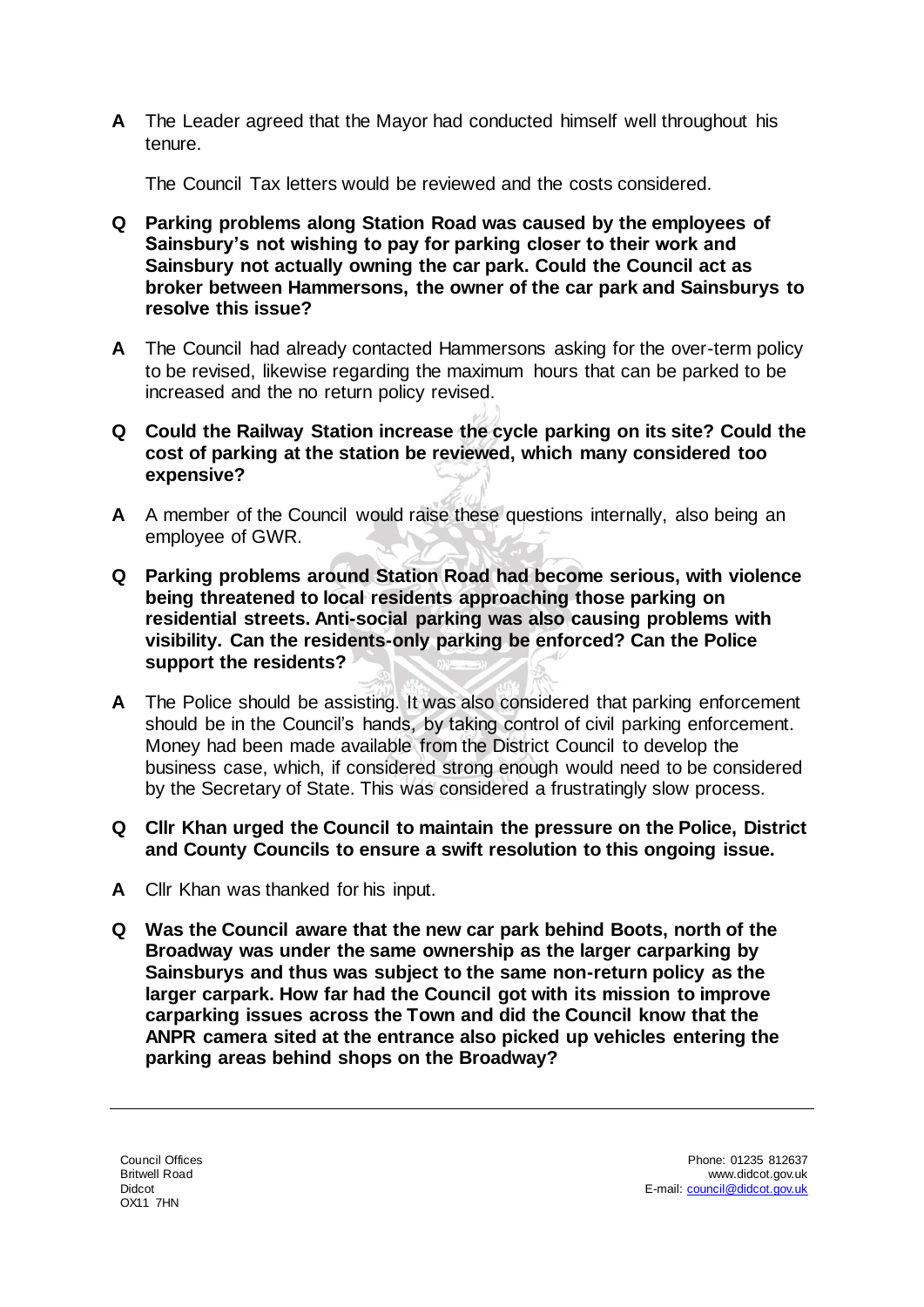- **A** The Council agreed it was a problem and he reminded the questioner that Hammersons had been contacted regarding their non-return policy.
- **A** The carparking owned by the shops on the Broadway should not be under the view of the ANPR camera owned by Hammersons, who should be told firmly that they should not be taking note of vehicle registrations and issuing fines when their property is not entered.
- **Q The Councillors who took the trouble to come were thanked for attending, with particular thanks to the Leader, who was not standing in the forthcoming election. She understood that a number of trees were to be felled at Edmonds Park and could the Town Council have a policy of replanting any trees that are felled or removed?**
- **A** It was confirmed that this would be considered as a policy, trees being important, both in terms of their amenity value and environmentally.
- **Q A 'road to nowhere' has been built for £11m, an intersection had been completed to benefit Harwell but the northern perimeter road had yet to be completed. Could this be completed as soon as possible, especially as building had been started to the north of the Town?**
- **A** The Council confirmed that it was the responsibility of the County Council to commence and complete them work, though this may not cure the traffic issues on Lower Broadway and the traffic problem may merely be moved.
- **Q What caused the change of heart at SODC with regard to its position in relation to residents of out-lying villages being able to park in any areas uncontrolled parking in the Town. Was it the change of membership?**
- **A** The change of Leader may have had an effect, though the pressure from Town Councillors had also been successful in bringing the particular issues of the Town to the District Council's attention.SER
- **Q 'Outlook' and the Oxford Mail had reported that Didcot Garden Town, 60 projects were being prioritised by the Garden Town and the County Council, though the Town Councillors had not been included in the list of interested parties. Had the Town Council seen the list of projects?**
- **A** It had, yes, though the projects would have to be ratified by the District and County Councils. Once agreed, the list would be prioritised. The scheme of Didcot Garden Town was considered too broad in its vision and certain projects should be removed.
- **Q Could the attendance on the Environment Committee be confirmed? The cost of the aerator at Ladygrove lakes caused concern, could something**

Britwell Road Didcot OX11 7HN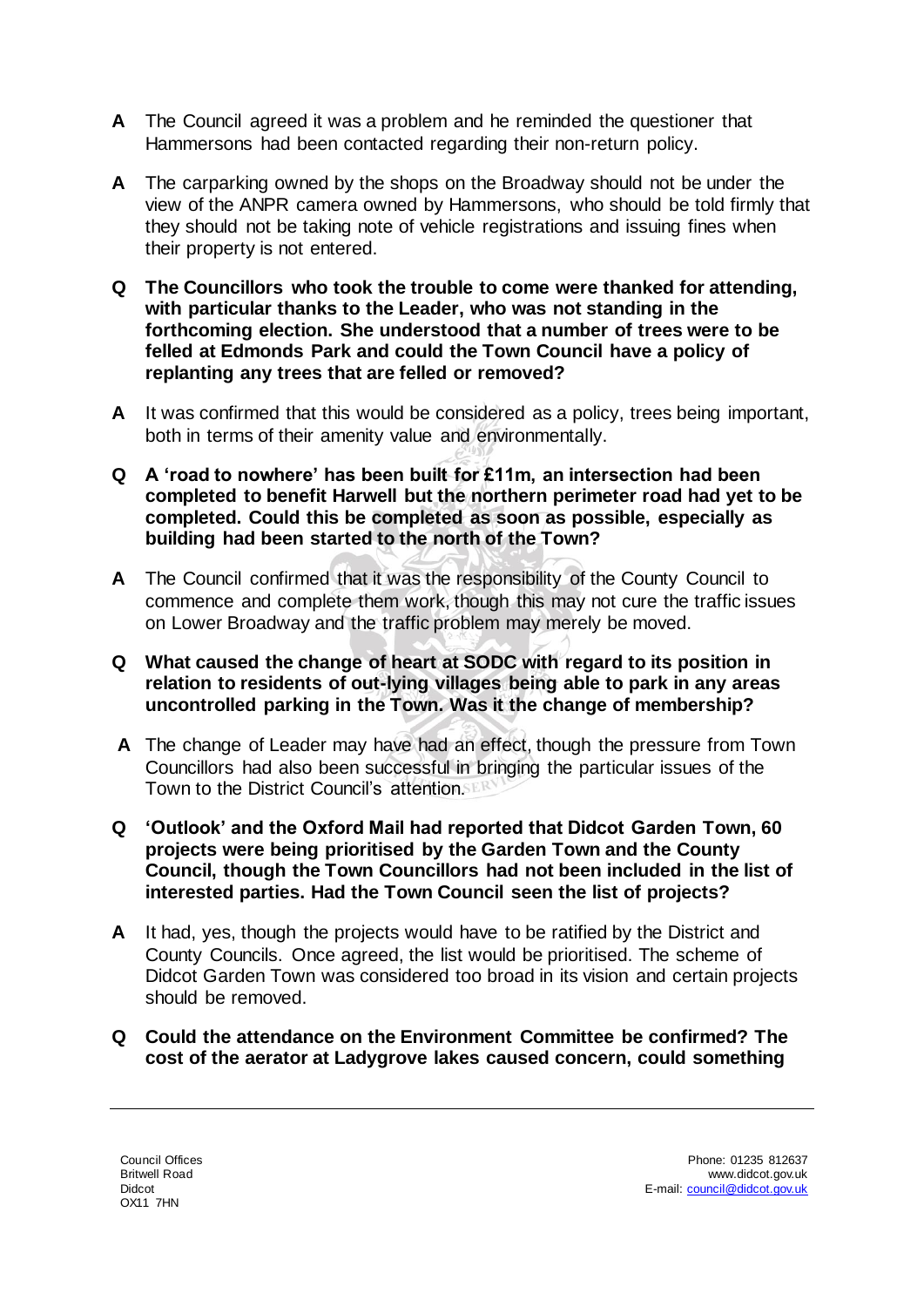#### **more economical be done, or could the benefits of this project be made available to the wider community?**

- **A** It was acknowledged that it was hard to undertake the work of the Council when members did not attend Committee meetings. The cost of the aerator had been considered the only way that the lakes could be kept open for fishing, though the Council did consider the cost closely. It was noted that Councillors' attendance was available on the website for all to view.
- **Q The resident commented that Didcot's growth in housing and population was not being matched with amenities and roads were unable to cope with the increased traffic. She asked the Council if grit boxes could be installed so members of the public could grit the paths as in cold weather Broadway became icy? The track from the Cemetery entrance to Laburnum Grove was dark at night and during the winter months, could lighting be installed? Can next year's Meeting be scheduled so it does not clash with noisy Civic Hall users?**
- **A** The traffic and parking issues were acknowledged. Vehicle speeds and movements had been recorded and details had been sent to the Police. It was noted that £218m had been received for the area but this would have limited impact on traffic and parking. Regarding the grit bins, Hammersons would have to agree to the installation on their land, with the County Council being responsible for highways. The lighting would be the responsibility of the County Council, so the resident was urged to contact them directly.
- **Q Has there been a measure of the air pollution in Didcot?**
- **A** It was confirmed that there had been, at the request of the Town Council, opposite Marsh Road recreation ground, where it was not deemed sufficient to require measures. Other locations were also identified and that testing was yet to be undertaken. **EATTH IN SERVI**
- **Q The Council was thanked for not increasing the Council Tax in the financial year. The resident brought the Council's attention to the state of the footpaths across Ladygrove, whilst this might be the responsibility of another body had the Council lobbied that body on the residents' behalf? Finally, referring to the question previously about grit bins, could the Council staff contact the relevant authority, rather than expecting the resident to?**
- **A** Regarding the Council tax, it was pointed out that all other relevant authorities had increased their portion of the tax. Regarding lobbying, the Council can send letters to the relevant authority or contact colleagues in other authorities. Finally a number of the members were also District or County Councillors who can take forward a residents' complaint.

Britwell Road Didcot OX11 7HN

Council Offices ichard Chapman, Town Clerk Phone: 01235 812637 www.didcot.gov.uk E-mail[: council@didcot.gov.uk](mailto:council@didcot.gov.uk)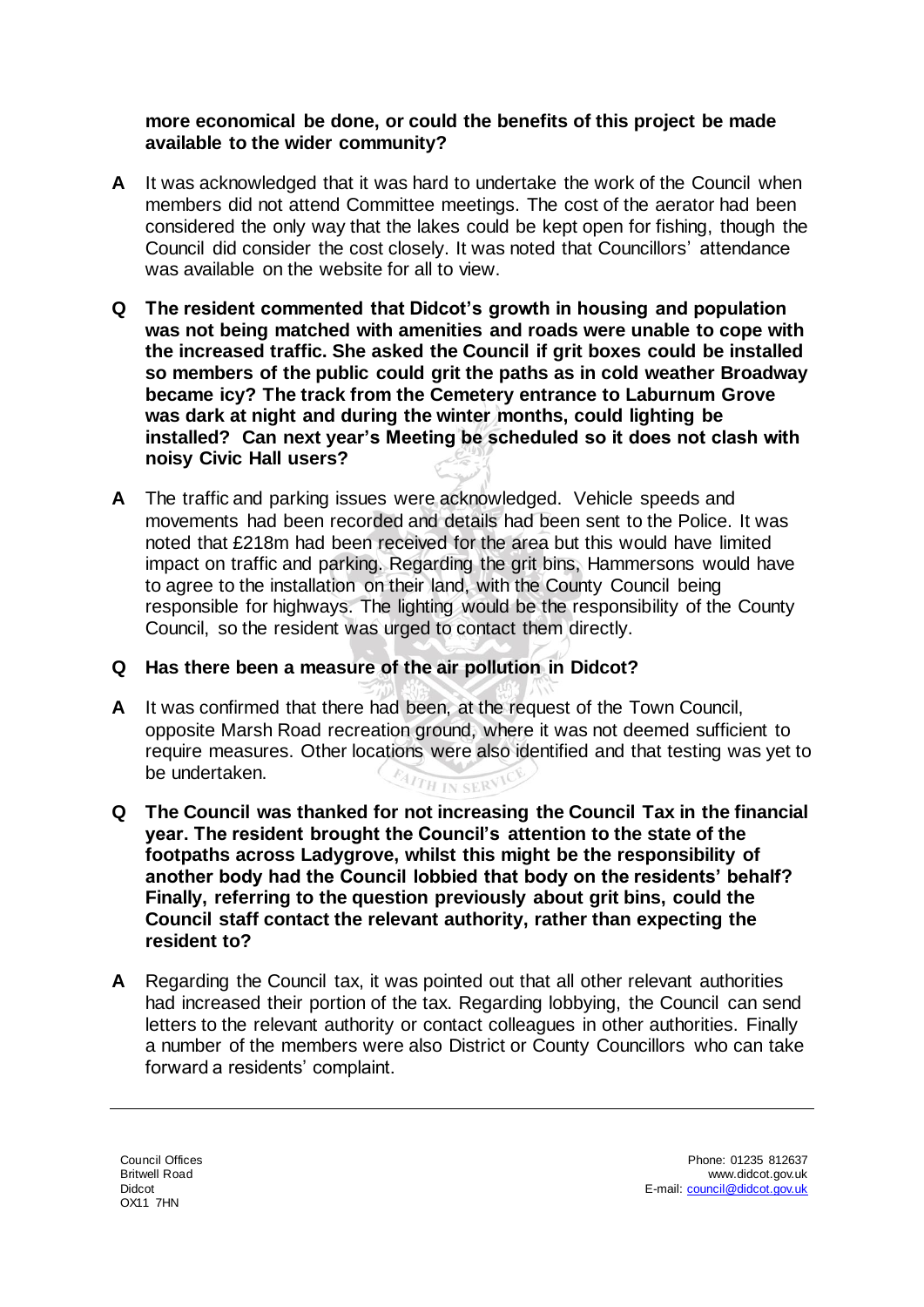#### **Q Dog waste being left in inappropriate places because there were no dog waste bins on streets, only in parks. Could this be reviewed?**

**A** Could the resident advise where the best places might be, so the Committee may review the proposal as there would be a cost implication.

## **Q Regarding the archaeological boards at Boundary Park, could their display be followed up?**

- **A** Planning permission needed to be sought to install the boards. The Council had not seen them. The Council had met with a representative of SODC regarding Arts funding, seeking to ascertain if Public Arts funding could be used to publicise the display.
- **Q Was it considered appropriate that so few of the ruling group were at the Annual Town Meeting and was it considered appropriate that the budget was passed on six votes of the leading group?**
- **A** It was confirmed that the Annual Town Meeting was not a scheduled meeting of the Council but an opportunity for the Mayor and Leader to answer questions from members of the public. Thus Councillors could take their seats amongst the Councillors or the audience, as the questioner had done. Other Councillors would be welcomed amongst the Council to respond to residents questions. It was confirmed that the budget had been passed with a majority and had it not been agreed with it would not have passed.
- **Q A resident commented that this meeting was for the electors of the Town to pose questions to the Council and for the Council to respond with what is being done to address the issues raised rather than what as individuals they would like to be done. Could the appreciation of the Council be recorded for Cllr D Healy?**
- **A** The Leader had warm recollections of Cllr Healy, which he recounted for the audience.

Another member considered that all elected members should sit amongst the Council in order for electors to be able to see them.

## **Q The resident wanted to know if the disputed boundary on Tyne Avenue was being resolved with the Football Club?**

- **A** It was confirmed that the Council was in communication with the Club but that the situation remained unresolved.
- **Q A resident assumed that Councillors who were sitting amongst their colleagues were doing so to make themselves known and therefore**